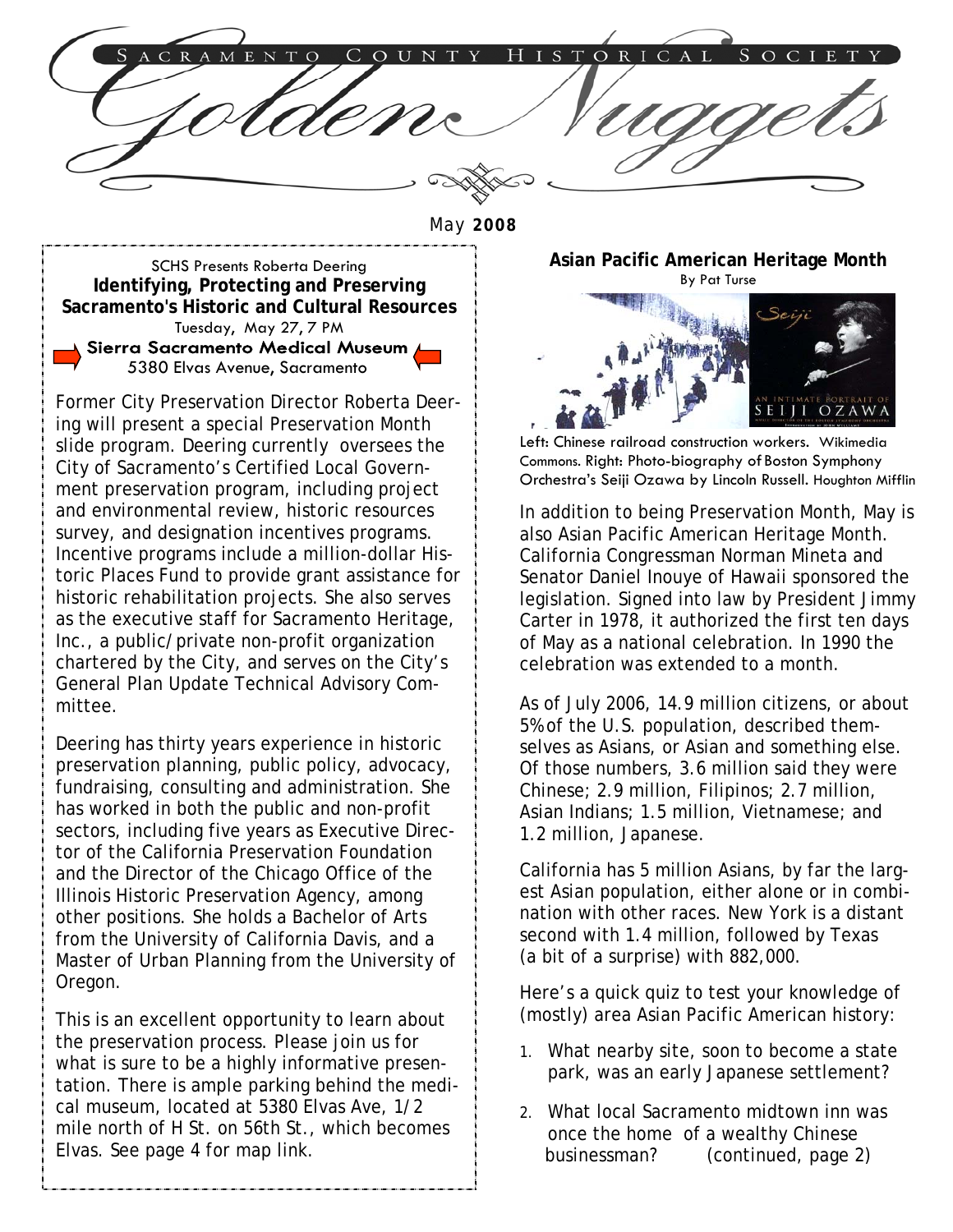3. What area Buddhist Church is one of the oldest in the country?

4. The earliest Filipinos in the United States were a) agricultural workers, b) students, or c) missionaries?

5. The first Asian Indians arrived in the Sacramento Valley around Folsom, Orangevale and Loomis in 1907. What were they doing?

6. Who were the first Asian Pacific Americans to come to the Sacramento area?

Quiz Answers at bottom of page.

 **Places to Go, People to See and Hear?** 

We'd Like to Know about Them!

SCHS Seeks Ideas for Member Programs September 2008 through June 2009

> **Wannabe Social Maven?**  ♦ Hospitality Team Sought

Email info@sachistoricalsociety.org



 I Street Bridge - Jiboom St. exit ramp, 1912. California State Railroad Museum



 Side view of today's I Street Bridge partly open. www.bridgepix.com

### **The Bridges of Sacramento County, Part 1**  By Pat Turse

The I Street bridge, seen above left looking east with the Southern Pacific rail yards off to the right, was built in 1911 by the American Bridge Company for the Central Pacific Railroad. It's far more recognizable to most as the two-level swing bridge connecting Sacramento and Yolo counties shown in the contemporary photo at the right. It opens by swinging ninety degrees to the side on a central axis to allow river traffic to pass. The upper level is for autos and pedestrians, the lower one for trains. Originally part of Legislative Route 6, it was later part of California Highway 16 and has one remaining post mile sign with 16 stenciled on it. This is actually the fourth span at this location.

The first bridge over the river, a wagon and pedestrian bridge, was built in 1858. It too was a swing bridge, perhaps the oldest swing bridge in California. It was followed by a wooden truss swing bridge, built in 1870 by the California Pacific Railroad (known as the Cal-P) to enable their trains to come from Vallejo to Sacramento. This version was washed out and replaced in 1895 by a two-deck metal swing bridge. It too was eventually replaced by the bridge seen in the images above.

Quiz answers: 1. The 1869 Wakamatsu Tea and Silk Farm Colony site in Gold Hill will become a State Park. 2. The Inn at Parkside was the home of prominent Chinese businessman Yuepo Fong. 3. The Sacramento Buddhist Church, now at 2401 Riverside Ave., founded in 1899. 4.(c) Students on scholarship or *pensionados*. 5. They were harvesting, sorting and packing fruit. 6. The 10 Hawaiians who arrived with John Sutter in 1839.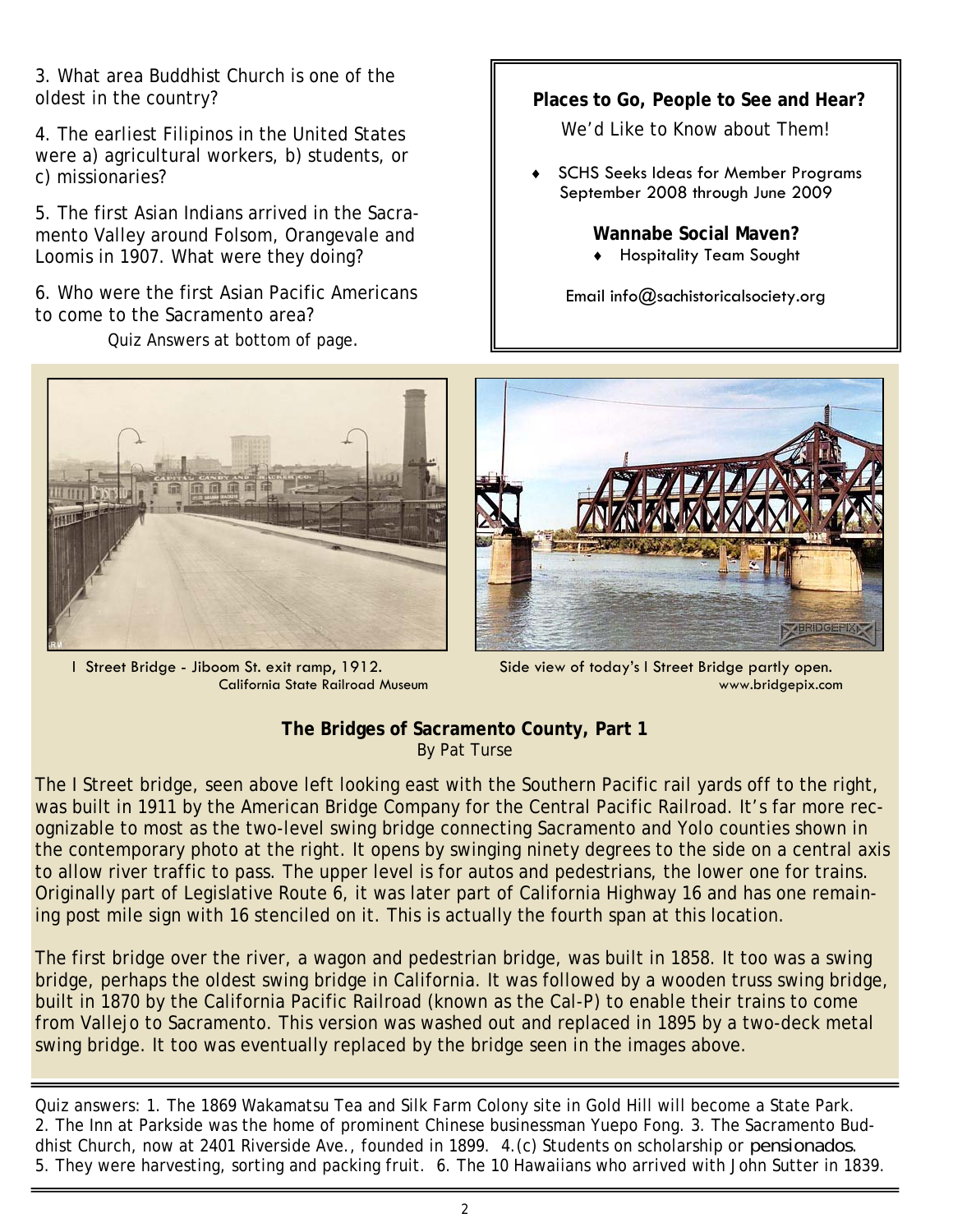# Have YOU Stopped by These Pages Yet?

www.sachistoricalsociety.org (a work in progress; page scaled down to fit here)

# Sacramento County **ORICAL**

## **Preserving Sacramento's Past** for the Future since 1953

| L J<br>U                                                                                                                                                                                         | Ľ                                                                                                                                                                                                                                                                                                                                                                                                                                                                                                                                                                                                                                                                                                                                                                                                                                                                                                                                                                                                                                                                                                                                                           |  |
|--------------------------------------------------------------------------------------------------------------------------------------------------------------------------------------------------|-------------------------------------------------------------------------------------------------------------------------------------------------------------------------------------------------------------------------------------------------------------------------------------------------------------------------------------------------------------------------------------------------------------------------------------------------------------------------------------------------------------------------------------------------------------------------------------------------------------------------------------------------------------------------------------------------------------------------------------------------------------------------------------------------------------------------------------------------------------------------------------------------------------------------------------------------------------------------------------------------------------------------------------------------------------------------------------------------------------------------------------------------------------|--|
| <b>About SCHS</b>                                                                                                                                                                                | News & upcoming historical events not in newsletter; high-<br>contact <b>III</b> members only<br>■ home<br>lights of past events or meetings you missed                                                                                                                                                                                                                                                                                                                                                                                                                                                                                                                                                                                                                                                                                                                                                                                                                                                                                                                                                                                                     |  |
| <b>News and Events</b><br><b>Publications</b><br><b>Resources and Links</b><br><b>Sac Area History Network</b><br><b>Board and Committees</b><br>Membership<br>How You Can Help<br>Annovncements | <b>Welcome to the Sacramento County Historical Society</b><br><b>News</b><br>A large and growing list of links to<br><b>Help Keep History Alive!</b><br>web pages of area organizations,<br>As all Americans once<br>Join the Sacramento County Historical Soc SOCIeties, cemeteries, cultural or<br>again celebrate the month<br>ethnic groups, archives, and<br>Sacramento County and greater Northern<br>other things history-related<br>of March as Women's<br>raised public awareness of local and regi<br>History Month, Senator<br>through varied programs, publications, and advocacy. The Sac Area Network, a<br>Boxer wishes to honor her<br>committee of the Society, encourages the ongoing exchange of information and ideas<br>fellow Californian,<br>among the region's historically-oriented organizations.<br>Speaker Nancy Pelosi, the                                                                                                                                                                                                                                                                                                    |  |
| Back issues of<br>this newsletter                                                                                                                                                                | <b>Benefits of Being a Member</b><br>first ever woman to be                                                                                                                                                                                                                                                                                                                                                                                                                                                                                                                                                                                                                                                                                                                                                                                                                                                                                                                                                                                                                                                                                                 |  |
|                                                                                                                                                                                                  | As a Society member, you will receive Golden Nuggets, the Society's informative<br>elected as Speaker of the                                                                                                                                                                                                                                                                                                                                                                                                                                                                                                                                                                                                                                                                                                                                                                                                                                                                                                                                                                                                                                                |  |
|                                                                                                                                                                                                  | newsletter, featuring articles of interest and news about future Society meetings<br>U.S. House of                                                                                                                                                                                                                                                                                                                                                                                                                                                                                                                                                                                                                                                                                                                                                                                                                                                                                                                                                                                                                                                          |  |
| <b>Member Benefits</b><br>Archives of<br><b>Golden Notes</b><br>monographs,<br>including out<br>of print<br>11 uploaded,<br>more planned<br>More to come!                                        | focused on the region's history. In the past, meetings and events have included guest<br>Representatives.<br>speakers, movies, special tours, and dinners. Our publication, the Sacramento History<br>Our website is undergoing<br>Journal, presents scholarly research about our region's past. Members receive the<br>improvement. Some<br>Journal as a benefit of their membership, as well as exclusive access to online PDF<br>features may not yet be<br>copies of out-of-print Golden Notes, as they are scanned and added to our website.<br>available.<br>Members are also eligible for discounts on the purchase of past publications.<br>SCHS members register or log in here for full use of these pages.<br><b>An Outstanding Journal</b><br>After publishing over 100 Golden Notes, the Society launched its new, larger-format<br>and higher quality Sacramento History Journal, featuring documents, photographs,<br>ephemera, and articles never published before or very rarely seen and usually<br>unobtainable. It is a fine publication of which the Society is auite proud.<br>Downloadable membership application<br>Become a Member |  |
|                                                                                                                                                                                                  | Photos C use with permission of SAMCC                                                                                                                                                                                                                                                                                                                                                                                                                                                                                                                                                                                                                                                                                                                                                                                                                                                                                                                                                                                                                                                                                                                       |  |
|                                                                                                                                                                                                  | Sacramento's Front Street in the 1860s<br><b>IDAMS M NETLL &amp; CO</b>                                                                                                                                                                                                                                                                                                                                                                                                                                                                                                                                                                                                                                                                                                                                                                                                                                                                                                                                                                                                                                                                                     |  |

.

3